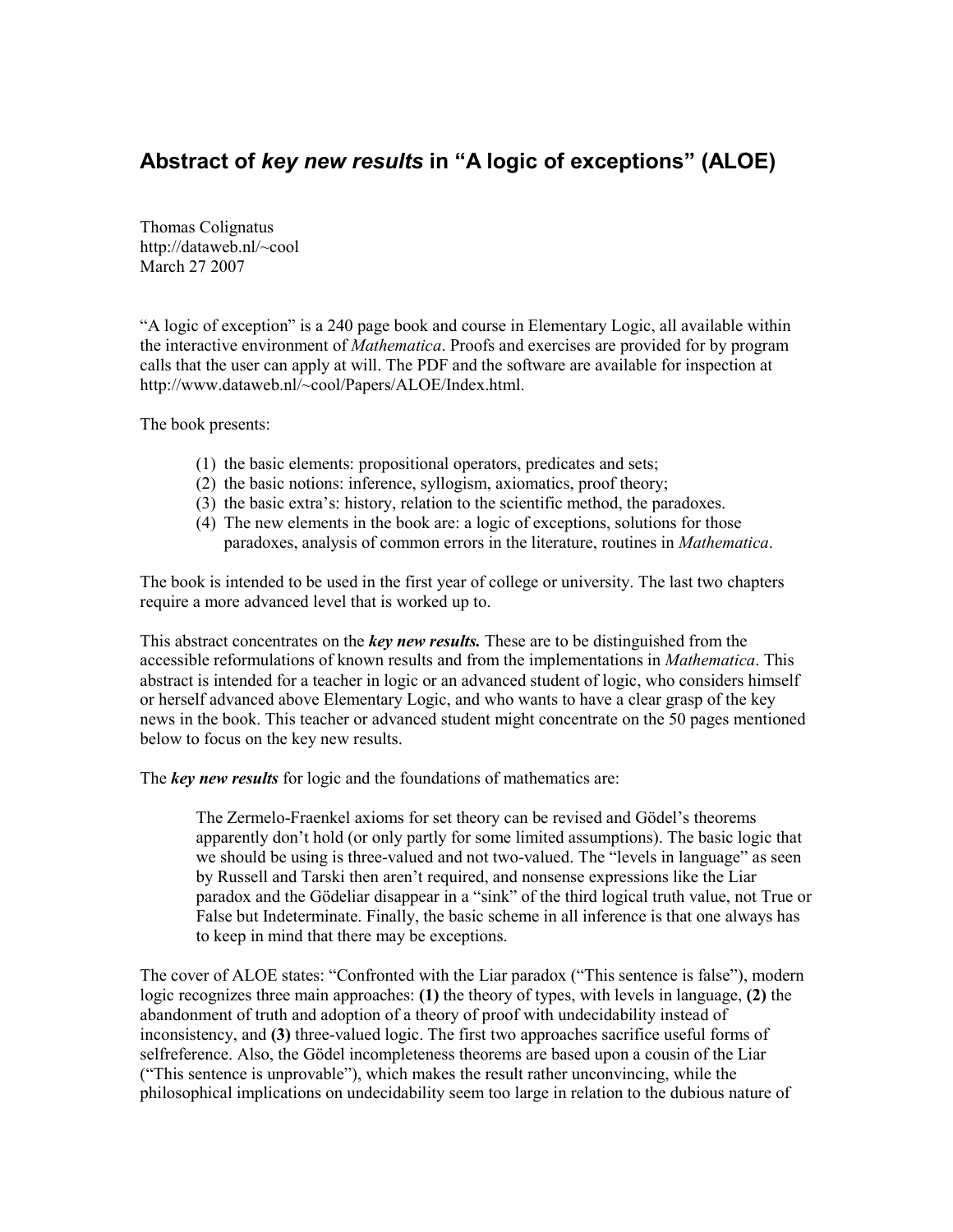such a paradoxical statement. Hence three-valued logic is a more fruitful approach. The logic community has hesitations about three-valued logic. The programs implemented in *Mathematica* show that it works quite nicely."

Let us consider the various elements.

(1) The Liar paradox is discussed on pages 114-116 and then again in the chapter 7 on threevalued logic on pages 191-193. A key new result is:

Let  $L = Not(L)$ . Given the induced contradiction in two-valued logic we conclude that for all x in two-valued logic it would hold that  $x \neq Not(x)$ . Russell and Tarski solved that by a theory of types in language. Yet this causes truth-predicates true<sub>n</sub> for language level  $n$ which is rather odd since natural languages don't seem to have use for this. If we allow for three-valued logic then we keep the freedom of definition and a single concept of truth.

(2) Three-valued logic gets a chapter on pages 177-194. Key new results are:

- (a) In two-valued logic we have the "convention of the assertoric usage of language", in that we say only what we consider true. With two values of saying (saying and not saying) and two values of truth (true and false) this fits. What happens when there is a third value ? The solution is to recognize "hypothetical speech" as a third possibility in the use of language, e.g. used in a "reductio ad absurdum".
- (b) The paradoxes of threevalued logic appear to be solvable by repeated application of the third value operator. The crux appears not the addition of new truth values but the inclusion of new rows in the truth tables.
- (c) While three-valued logic seems cumbersome at first, the routines in Mathematica show that it can be handled easily. And it is only relevant in cases when one deals with nonsense.

(3) The discussion of Russell's set paradox can be found on pages 95, 121 and 127-129. A key new result is:

Russell's set paradox comes with  $R = \{y \mid \neg (y \varepsilon y)\}\$  where "ε" stands for being an element and "¬" for "not". Given the induced contradiction in two-valued logic we conclude that for all sets x it would hold that  $x \neq \{y \mid \neg (y \varepsilon y)\}\)$ . Russell and Whitehead solved that by a theory of types, so that it is ingrained in the Zermelo-Fraenkel axioms of set theory and in the syntax that such an R cannot be formed. The syntax allows for instant deduction, and forbids selfreference. Let us however consider the close approximation of the R-idea in  $Z = \{y \mid (\neg(y \varepsilon y)) \& (y \varepsilon Z) \}$ . In this case we allow selfreference and break the theory of types. This set is inspired by Zermelo's axiom of Aussonderung, and identifies that selfreference is the working part of that axiom. Thus, it is useful to allow for selfreference and to rewrite the axioms. The problem is solved by inference and not by syntax, allowing for more freedom of syntax. Since this allows the formation of R, that expression can be regarded as a nonsensical concept, such that the expressions  $R \in \mathbb{R}$  and  $\neg (R \in \mathbb{R})$  get truthvalues Indeterminate instead of True or False. In this case we rely on inference rather than syntax to prevent paradox, with the premium that we can define sets using selfreference when it is useful. Note that Z can be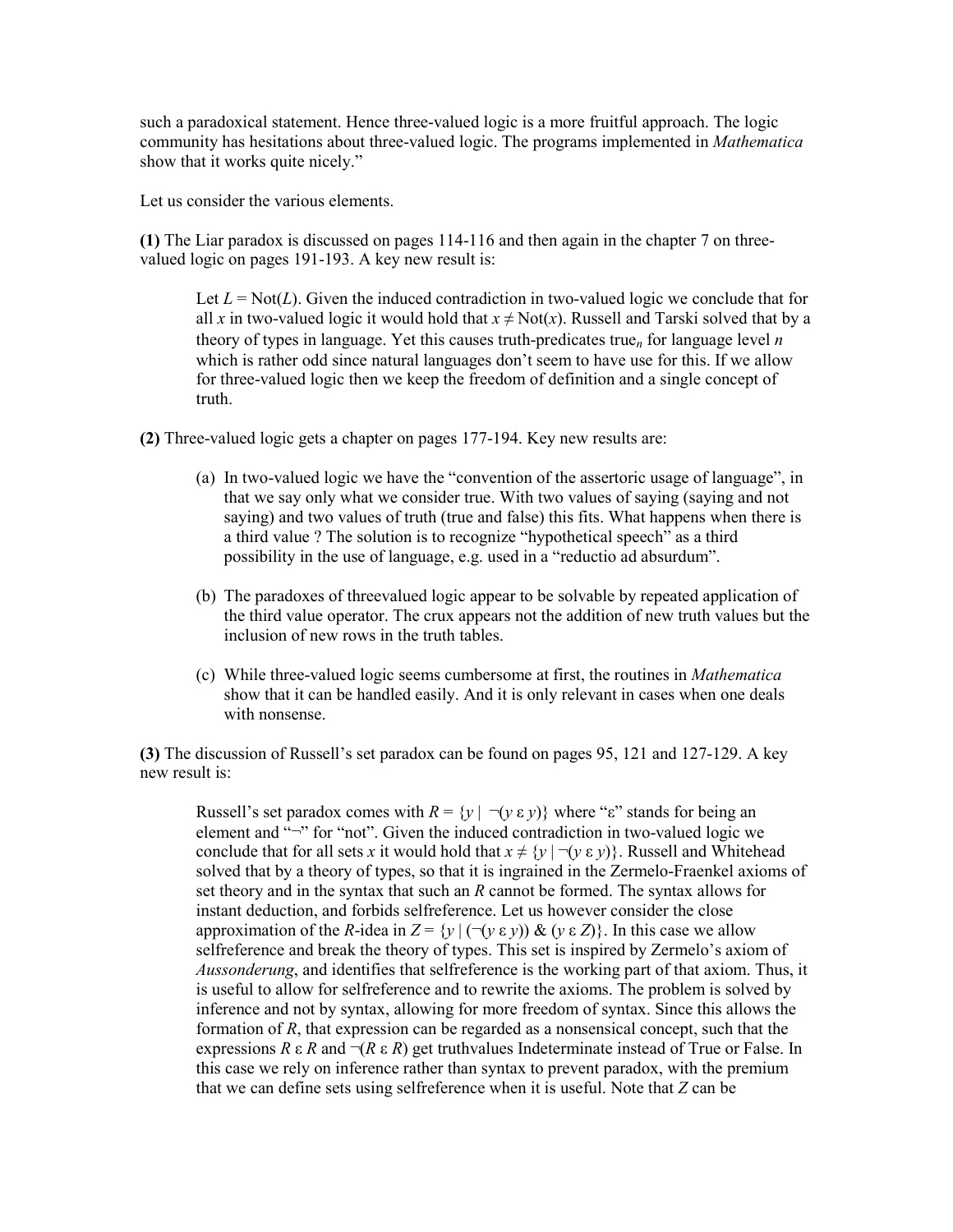understood as  $Z = \{y \mid (\neg (y \varepsilon y))$  unless  $y = Z$ , for then  $(\neg (y \varepsilon y)) \& (y \varepsilon Z) \}$  which means that R is equipped with an exception.

ALOE does not provide new axioms for set theory, it only points to a solution approach. For settheorists it might require some getting-used-to to not have an axiom here but merely the logical deduction that expressions like Russell's can be found to be nonsensical.

(4) Gödel's theorems are discussed in chapter 9 on pages 205-226. A key new result is:

In this case, wild philosophical conclusions have been based upon a sentence that is a cousin of the liar sentence, the Gödeliar "This sentence is not provable". These wild philosophical conclusions still might be true, but not based upon this nonsensical Gödeliar. First it is strange that logicians recognize the relationship between truth and provability, and that they require levels for truth, but drop this for provability. Gödel's numerical coding allows selfreference, as this already exists in language. However, he only allows selfreference for sentences and not for systems. The solution is to allow selfreference for systems too. Consider the notion of "proof-consequentness" that "when something is proven, then it is also proven that it is proven". Or for a person: "When I say something, then I will also say that I said it." This property is a bit complex since the Gödeliar is similarly complex. When we equip the axiomatic system with that rule, we can derive the same contradiction as with the Liar paradox. Gödel's theorems are based upon nonsense, and we need only weak additional properties to show this.

The property of proof-consequentness is not by itself included in the original axioms for (Peano-) arithmetic but, it can be added, and it makes sense to add it when considering issues of prooftheory. The meta-mathematical suggestions by Gödel's theorems then evaporate.

Taking (1) to (4) together: for the first time since Eubulides of Milete (ca. 350 B.C), a pupil of Euclid, presented the Liar paradox, there is full clarity about its solution.

NB. ALOE was written 25 years ago in 1980-1981 when the author was still a student of econometrics. At that time the professor in logic did not like the analysis, didn't want to give a grade on it, and since this student in econometrics needed to graduate in econometrics he dropped the subject and shelved the book. The author has now retyped his original manuscript, put it in the Mathematica environment and extended it with the logical routines.

There is one paragraph in the book that can usefully be copied here, stating another key new result, that however appears to have found its way into the literature via other means:

"In February 2007, correcting the typing errors in the January 2007 print test run, I can add the following. I contacted the professor of 1980-1981, informed him of the PDF and software on the web, suggested that the software might make a difference so that he might better understand the analysis, added that my check of the analysis confirmed it again, invited him to try again, and offered to give him a password for that software to do so. He didn't react. It also appears that he has been publishing a lot on dynamic logic and getting huge research grants for it. In 1980-1981 this was the only thing that he said that he liked in my papers - and when we discussed it back then it was also obvious that he hadn't thought about that angle himself. I don't know whether he gives proper reference now. It is useful for me to add this comment otherwise people might think that I don't give proper reference to him. For the record: the distinction between statics and dynamics comes from economics and in 1980 it felt like a natural interpretation for me to apply it